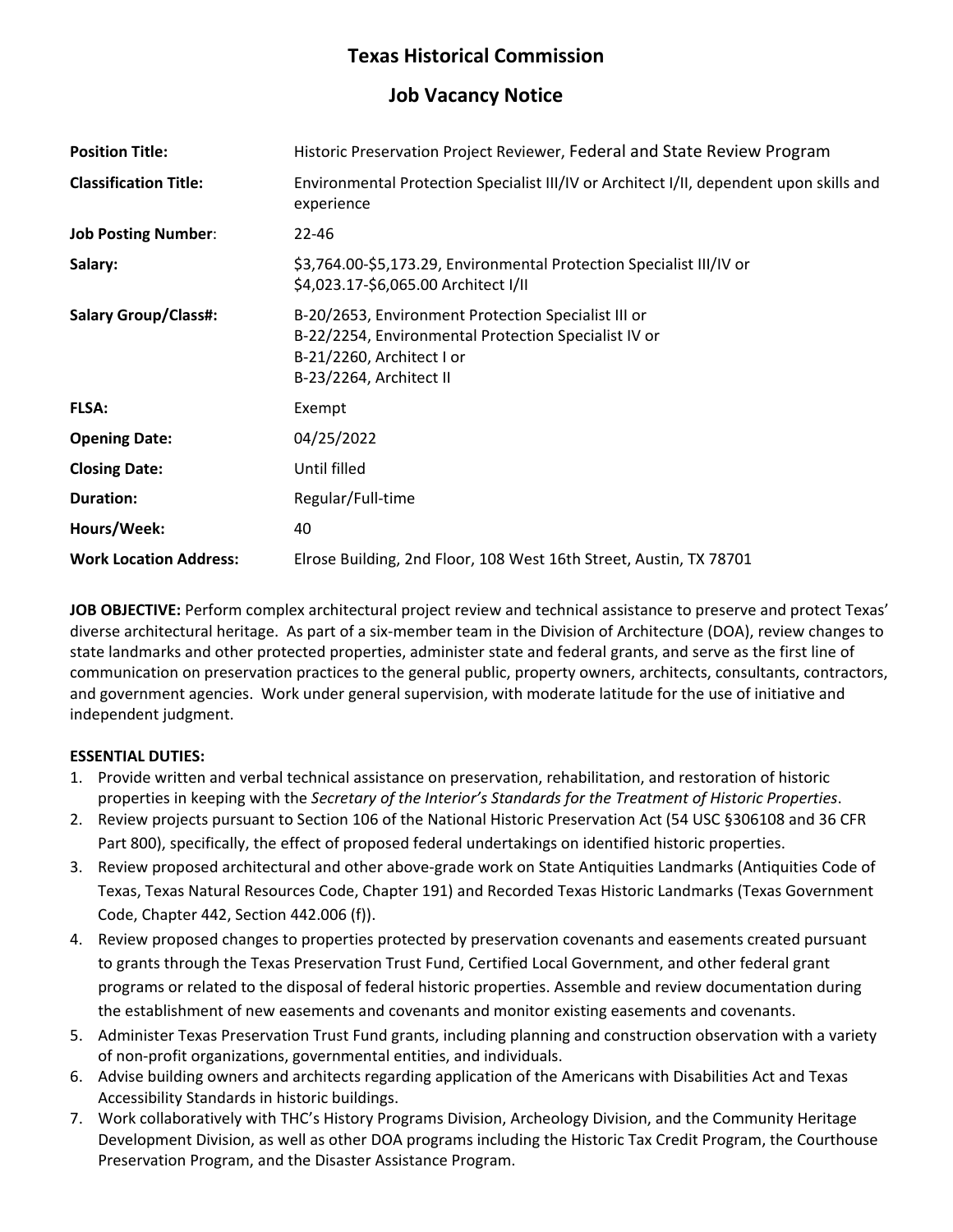- 8. Perform on-site consultation with the public, architectural consultants, and government officials regarding appropriate preservation techniques.
- 9. Participate in conferences and workshops and speak to communities and professional groups about the Texas Historical Commission's programs to encourage participation.
- 10. Serve as a liaison to other THC staff, government agencies, community organizations, and the general public to explain and provide technical assistance on program specifics and requirements.
- 11. Develop and review agreement documents.
- 12. Assist in the collection, organization, analysis, and/or preparation of materials in response to requests for program and project-specific information and reports.
- 13. Assist in developing and updating agency website, submitting social media content, and writing agency or outside publications.
- 14. Adhere to established work schedule with regular attendance.
- 15. Follow all THC safety guidelines/procedures and ethics requirements.

### **NON-ESSENTIAL DUTIES:**

16. Perform other duties as assigned.

### **QUALIFICATIONS/REQUIREMENTS (The application must specifically state how each of the following qualifications are met):**

- Master's degree in historic preservation, architecture, architectural history, or a closely related field; or a professional architecture degree (Bachelor or Master of Architecture) from a National Architectural Accreditation Board (NAAB) accredited college or university (or a comparable internationally- accredited professional architecture degree) with coursework in historic preservation;
- Minimum two years of professional work experience on historic preservation projects in the private or public sector, for a preservation non-profit organization or for a university program;
- Meet the Secretary of the Interior's Historic Preservation Professional Qualifications Standards in History, Architectural History, or Historic Architecture;
- Experience with architectural procedures, including in-depth application of the *Secretary of the Interior's Standards for the Treatment of Historic Properties*;
- Experience working directly with architects and/or property owners to develop treatment recommendations, monitor activities and execute historic preservation projects;
- Demonstrated public speaking and writing skills;
- Possession of a valid driver's license, acceptable driving record and ability to drive a state vehicle; and
- Availability to travel up to the required 20% of the work period.

### **PREFER:**

- Experience providing and preparing technical information, architectural plans, specifications, and/or reports for historic preservation projects;
- Regulatory project review experience related to the National Historic Preservation Act, applicable state laws or local preservation ordinances;
- Experience in regulatory review related to easement monitoring and management;
- Experience in records management for large programs or organizations; and,
- Experience utilizing geographic information systems (GIS).

### **KNOWLEDGE, SKILLS AND ABILITIES:**

- Knowledge of architectural principles, techniques and procedures;
- Knowledge of historic and modern building materials and construction methods;
- Knowledge of state and federal laws related to historic preservation;
- Knowledge of building codes, accessible design, and sustainability;
- Skill in interpreting architectural construction drawings and specifications;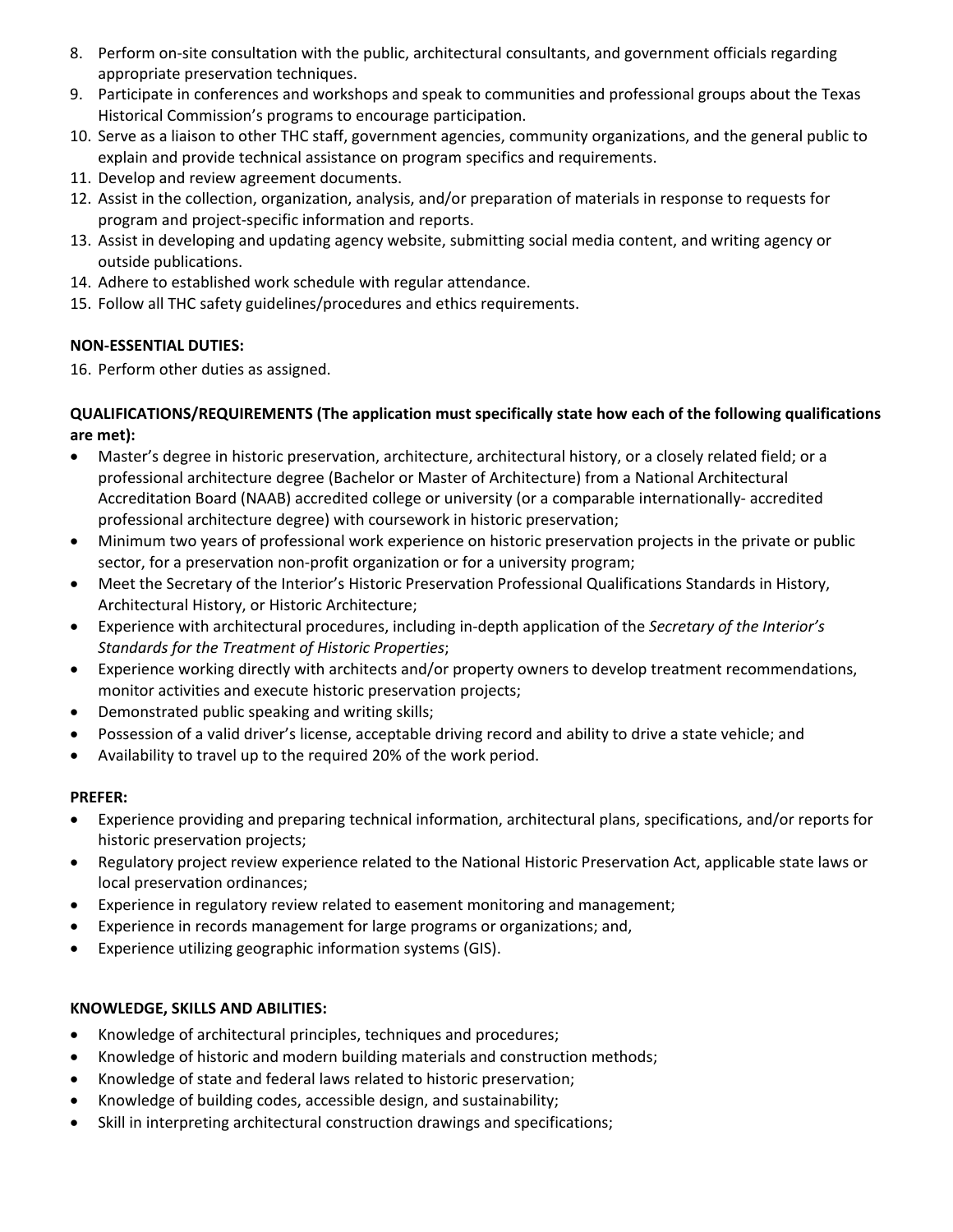- Skill in providing excellent customer service to both internal and external customers;
- Skill in operating a personal computer with word processing, database, and spreadsheet software;
- Ability to gather, assemble, correlate, and analyze facts;
- Ability to work effectively under pressure and meet strict deadlines while maintaining extreme attention to detail;
- Ability to explain complex issues in a clear and concise manner through written and verbal communication;
- Ability to analyze problems, evaluate alternatives, and recommend effective solutions;
- Ability to adapt successfully to change, while continuing to deliver quality results in a timely manner;
- Ability to plan, organize and work independently, within the framework of a diverse team environment with cooperative decision-making;
- Ability to communicate with others using sensitivity, tact, and diplomacy;
- Ability to work in partnership with government officials;
- Ability to exercise sound judgment and discretion; and
- Ability to maintain the highest level of confidentiality.

### **REGISTRATION, CERTIFICATION, OR LICENSURE:**

Must have or obtain a valid Driver's License and Defensive Driving Course to be able to operate state vehicles. If applying as an architect, must hold an active architectural license with the Texas Board of Architectural Examiners (TBAE) or hold an active architectural license with TBAE within six months of hire.

**ENVIRONMENT/PHYSICAL CONDITIONS:** Normal office work environment and may have exposure to dust and environmental allergens consistent with normal business activities and human contact. Mostly sedentary in nature but may involve walking; standing; pulling and pushing; kneeling, stooping, and bending; performing tasks requiring fine motor skills and coordination; and safely lifting and carrying items weighing up to 30 pounds. Must be able work extended periods at a computer and may require working extended hours and some evenings and weekends, as needed. May involve travel, occasionally overnight, traveling by plane or car, and frequently driving for long distances. Travel may include visits to construction sites.

**REMARKS (Application procedures, Special requirements):** State of Texas application must be submitted through the [CAPPS website.](https://capps.taleo.net/careersection/808/jobsearch.ftl?lang=en) Only applicants interviewed will be notified of their selection or non-selection. Resumes will NOT be accepted in place of a completed application.

The Texas Historical Commission is an equal opportunity employer and does not discriminate on the basis of race, color, religion, sex, national origin, genetic information, age or disability in recruitment, selection, appointment, training, promotion, retention or any other personnel action or deny any benefits or participation in programs or activities which it sponsors.

Section 651.005 of the Government Code requires males, ages 18 through 25, to provide proof of their Selective Service registration or of their exemption from the requirement as a condition of state employment.

As part of the employment process, THC will conduct a driving and criminal background check. Unsatisfactory information relevant to the position may disqualify the applicant from employment.

Disability access for testing and interview accommodations can be provided upon reasonable notice by contacting Human Resources at 512-305-6729.

THC participates in E-Verify and will provide the Social Security Administration and, if necessary, the Department of Homeland Security with information from each new employee's Form I-9 to confirm work authorization.

**Additional Military Crosswalk information can be accessed at:**

**[http://www.hr.sao.texas.gov/Compensation/MilitaryCrosswalk/MOSC\\_NaturalResources.pdf](http://www.hr.sao.texas.gov/Compensation/MilitaryCrosswalk/MOSC_NaturalResources.pdf)**